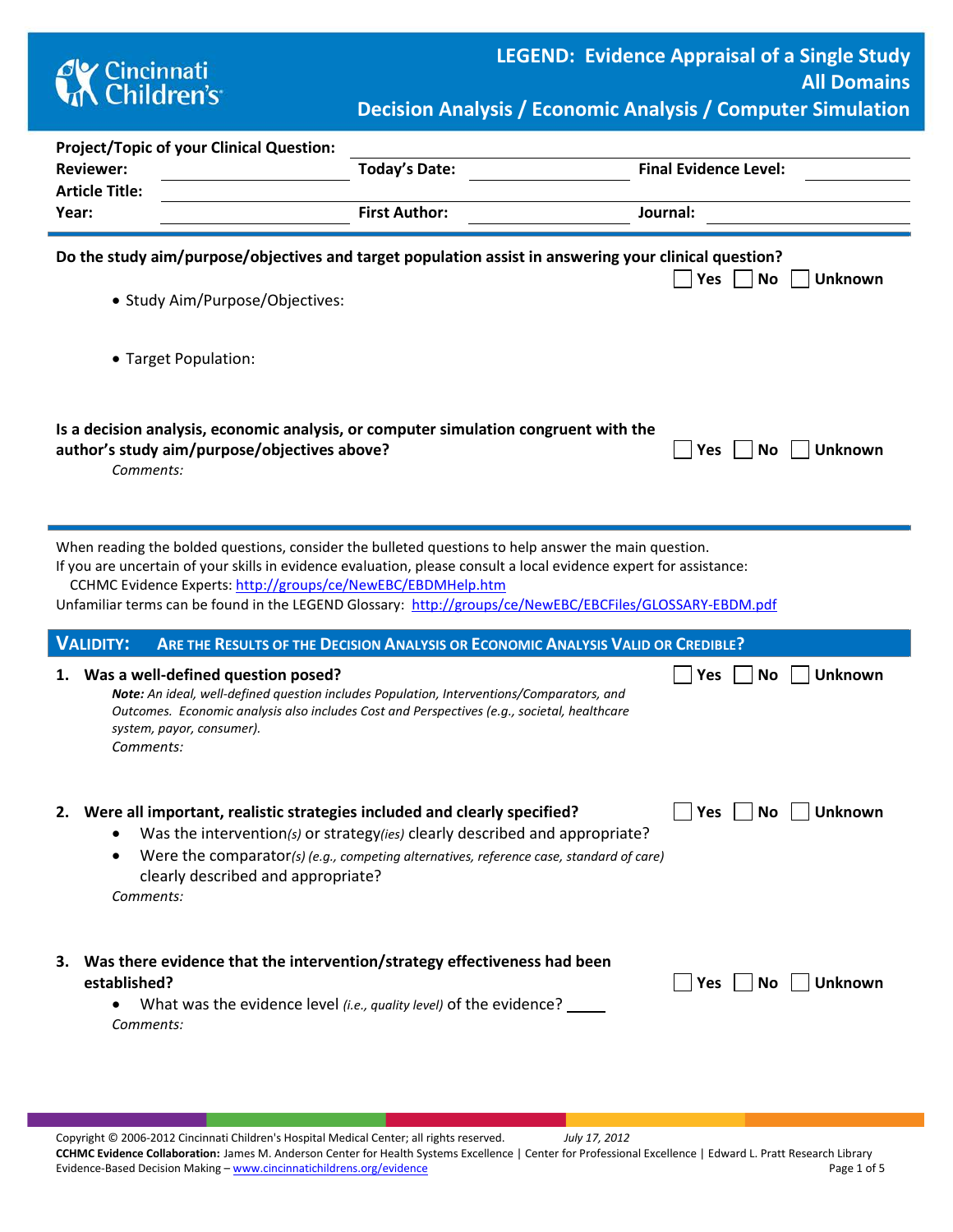

**LEGEND: Evidence Appraisal of a Single Study All Domains**

**Decision Analysis / Economic Analysis / Computer Simulation**

|                                                                                  | 4. Were all important and relevant outcomes considered (e.g., clinical, quality of life, harm,<br>disability, death, costs, lost time from work)?<br>Was the length of time considered (analysis time horizon) long enough to identify<br>٠<br>all important and relevant outcomes?<br>Comments:                                                                                                       | Yes        | No                | <b>Unknown</b> |
|----------------------------------------------------------------------------------|--------------------------------------------------------------------------------------------------------------------------------------------------------------------------------------------------------------------------------------------------------------------------------------------------------------------------------------------------------------------------------------------------------|------------|-------------------|----------------|
|                                                                                  | 5. Was a model clearly described and appropriate?<br>Comments:                                                                                                                                                                                                                                                                                                                                         | <b>Yes</b> | No                | <b>Unknown</b> |
|                                                                                  | 6. For an economic analysis, do included costs match stated perspective(s)?<br>Comments:                                                                                                                                                                                                                                                                                                               | Yes        | <b>No</b>         | <b>Unknown</b> |
|                                                                                  | 7. Were the outcomes and costs measured using valid and reliable tools?<br>Comments:                                                                                                                                                                                                                                                                                                                   | Yes        | No                | <b>Unknown</b> |
| 8.                                                                               | In measuring outcomes and costs, were the measures/utilities used valued and<br>appropriate?<br>Note: Measures/Utilities include, but are not limited to, ICER (Incremental Cost-Effectiveness<br>Ratio), QALY (Quality-Adjusted Life Years), or DALY (Daily-Adjusted Life Years).<br>Were the measures/utilities obtained in an explicit and sensible way from<br>٠<br>credible sources?<br>Comments: | Yes        | <b>No</b>         | <b>Unknown</b> |
| 9.                                                                               | Was an explicit and sensible process used to identify, select, and combine<br>evidence into probabilities?<br>Was the potential impact of any uncertainty in the evidence determined<br>٠<br>(e.g., Sensitivity Analysis)?<br>Comments:                                                                                                                                                                | Yes        | <b>No</b>         | <b>Unknown</b> |
|                                                                                  | 10. Was there freedom from conflict of interest?<br>Sponsor/Funding Agency or Investigators<br>Comments:                                                                                                                                                                                                                                                                                               | Yes        | No.               | <b>Unknown</b> |
| <b>RELIABILITY:</b><br><b>HOW WERE OUTCOMES AND COSTS ASSESSED AND COMPARED?</b> |                                                                                                                                                                                                                                                                                                                                                                                                        |            |                   |                |
|                                                                                  | 11. Does one strategy result in a clinically important gain for patients?<br>If No, is the result a toss-up?<br>Were the main assumptions stated and justified?<br>Comments:                                                                                                                                                                                                                           | Yes<br>Yes | <b>No</b><br>  No | <b>Unknown</b> |

Copyright © 2006-2012 Cincinnati Children's Hospital Medical Center; all rights reserved. *July 17, 2012* **CCHMC Evidence Collaboration:** James M. Anderson Center for Health Systems Excellence | Center for Professional Excellence | Edward L. Pratt Research Library Evidence-Based Decision Making – [www.cincinnatichildrens.org/evidence](http://www.cincinnatichildrens.org/service/j/anderson-center/evidence-based-care/legend/) Page 2 of 5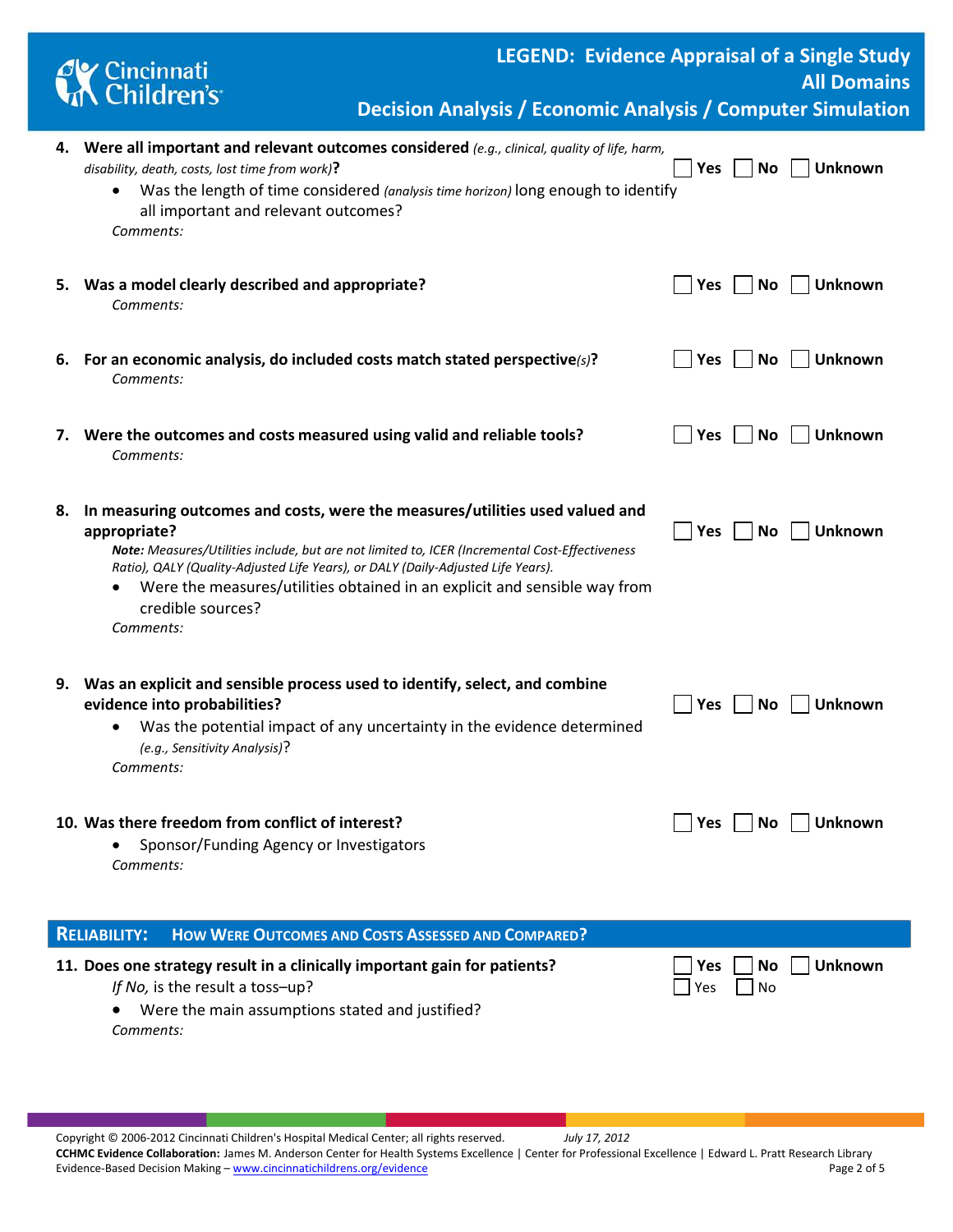| Cincinnati<br>A Children's                                                                                                                                                                  | <b>LEGEND: Evidence Appraisal of a Single Study</b><br><b>Decision Analysis / Economic Analysis / Computer Simulation</b> |            |           | <b>All Domains</b> |
|---------------------------------------------------------------------------------------------------------------------------------------------------------------------------------------------|---------------------------------------------------------------------------------------------------------------------------|------------|-----------|--------------------|
| 12. Could uncertainty in the evidence change the result?<br>Comments:                                                                                                                       |                                                                                                                           | Yes        | No        | <b>Unknown</b>     |
| 13. For an economic analysis, was a comprehensive economic comparison of all<br>important health care strategies conducted?<br>Were the main assumptions stated and justified?<br>Comments: |                                                                                                                           | Yes        | <b>No</b> | <b>Unknown</b>     |
| 14. What are the main results of the study? (e.g., Helpful data: Page #, Table #, Figures, Graphs)                                                                                          |                                                                                                                           |            |           |                    |
| Is the model validated by the results?<br>l lYes<br>$\bullet$<br>If not, describe how the model was modified, according to the results:                                                     | No                                                                                                                        |            |           |                    |
| How large was the main effect (e.g., clinical outcomes, process outcomes, magnitude<br>of ratios, total cost, cost-effectiveness ratios)?                                                   |                                                                                                                           |            |           |                    |
| 15. Was an incremental analysis (i.e., CE Ratios) of the outcomes and costs of alternatives<br>performed (i.e., Sensitivity Analysis)?<br>Comments:                                         |                                                                                                                           | <b>Yes</b> | No        | <b>Unknown</b>     |
| 16. Was appropriate allowance made for uncertainties in the analysis?<br>Comments:                                                                                                          |                                                                                                                           | <b>Yes</b> | No.       | <b>Unknown</b>     |
| What were the measures of statistical uncertainty (e.g., precision)?<br>(Were the results presented with Confidence Intervals or Standard Deviations?)                                      |                                                                                                                           |            |           |                    |
| 17. Were outcomes and costs adjusted for different times at which they occurred,<br>such as discounting?<br>Comments:                                                                       |                                                                                                                           | Yes $\Box$ | No        | <b>Unknown</b>     |
| 18. Are the estimates of outcomes and costs related to the baseline risk in the<br>treatment population, if relevant?<br>Comments:                                                          |                                                                                                                           | Yes        | No.       | <b>Unknown</b>     |
| 19. Were the results statistically significant?<br>Comments:                                                                                                                                |                                                                                                                           | Yes        | No        | <b>Unknown</b>     |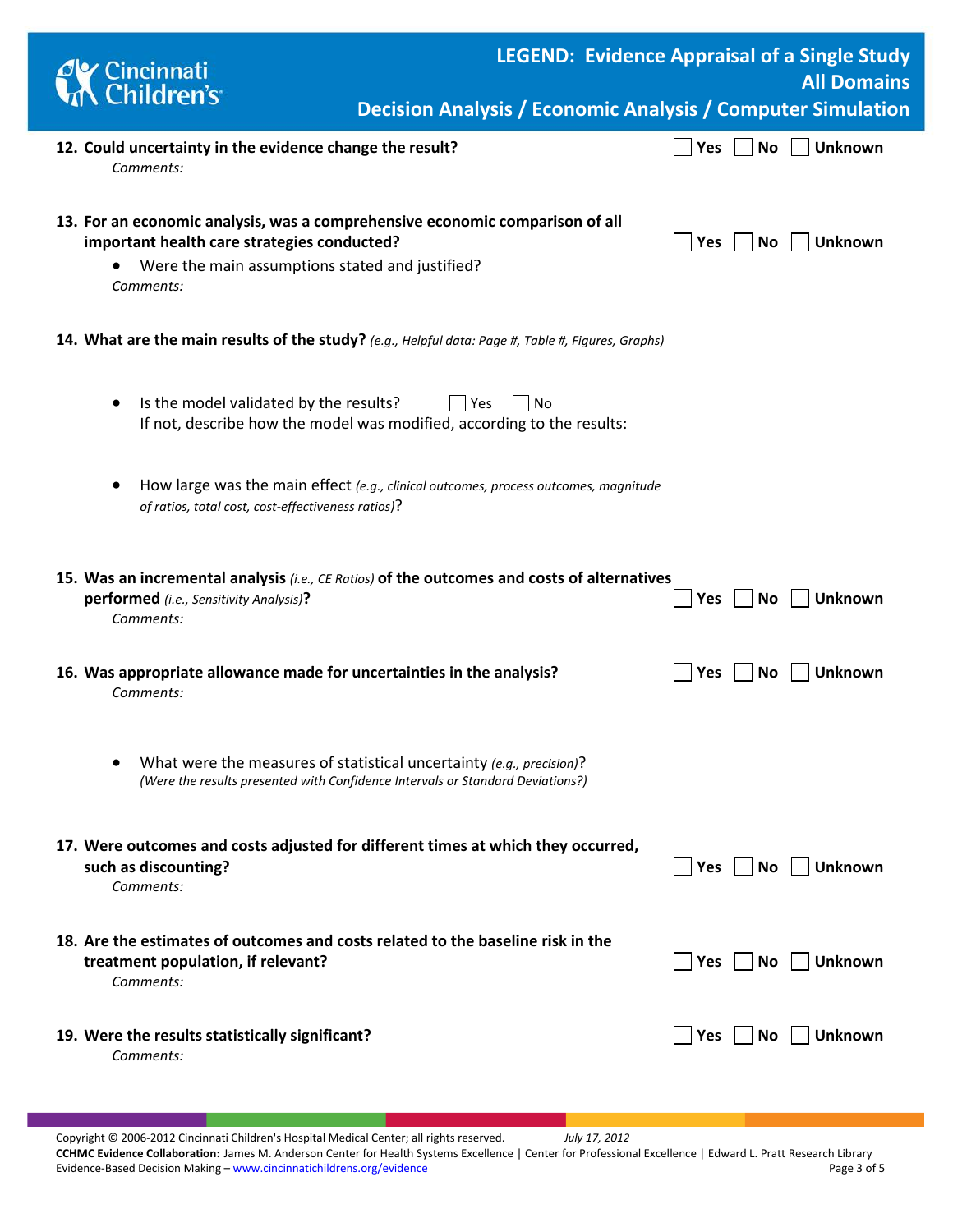| <b>C</b> Cincinnati<br>Children's                                                         | <b>LEGEND: Evidence Appraisal of a Single Study</b><br><b>All Domains</b><br><b>Decision Analysis / Economic Analysis / Computer Simulation</b> |
|-------------------------------------------------------------------------------------------|-------------------------------------------------------------------------------------------------------------------------------------------------|
| 20. Were the results clinically significant?<br>$\bullet$<br>to the results?<br>Comments: | Yes  <br>No l<br><b>Unknown</b><br>If potential confounders were identified, were they discussed in relationship                                |
|                                                                                           | 21. Were the conclusions of the evaluation justified by the evidence presented?<br><b>Unknown</b><br><b>Yes</b><br>No l                         |

*Comments:* 

| APPLICABILITY: CAN I APPLY THESE VALID, IMPORTANT STUDY RESULTS TO MY POPULATION? IS THE EVALUATION USABLE?                                                                                                                                                                                                                                       |                                           |  |
|---------------------------------------------------------------------------------------------------------------------------------------------------------------------------------------------------------------------------------------------------------------------------------------------------------------------------------------------------|-------------------------------------------|--|
| 22. Did the presentation and discussion of the results include all or enough of the<br><b>issues that are of concern to consumers</b> (e.g., patient, healthcare system, policy maker,<br>payor)?<br>Comments:                                                                                                                                    | <b>Unknown</b><br><b>No</b><br><b>Yes</b> |  |
| 23. Can the results be applied to my population of interest?<br>Is the intervention feasible in my care setting?<br>$\bullet$<br>Are the likely benefits worth the potential harm and costs?<br>$\bullet$<br>Comments:                                                                                                                            | Unknown<br><b>No</b><br><b>Yes</b>        |  |
| 24. Are my patient's and family's values and preferences satisfied by the knowledge<br>gained from this study?<br>Were the patients in this study similar to my population of interest?<br>$\bullet$<br>Do your patient and you have a clear assessment of their values and preferences?<br>٠<br>Are they met by this analysis?<br>٠<br>Comments: | <b>Unknown</b><br><b>Yes</b><br><b>No</b> |  |
| 25. Would you include this study/article in development of a recommendation?<br>Comments:                                                                                                                                                                                                                                                         | Unknown<br>Yes<br>No.                     |  |

| <b>ADDITIONAL COMMENTS OR CONCLUSIONS ("TAKE-HOME POINTS"):</b> |  |  |  |
|-----------------------------------------------------------------|--|--|--|
|-----------------------------------------------------------------|--|--|--|